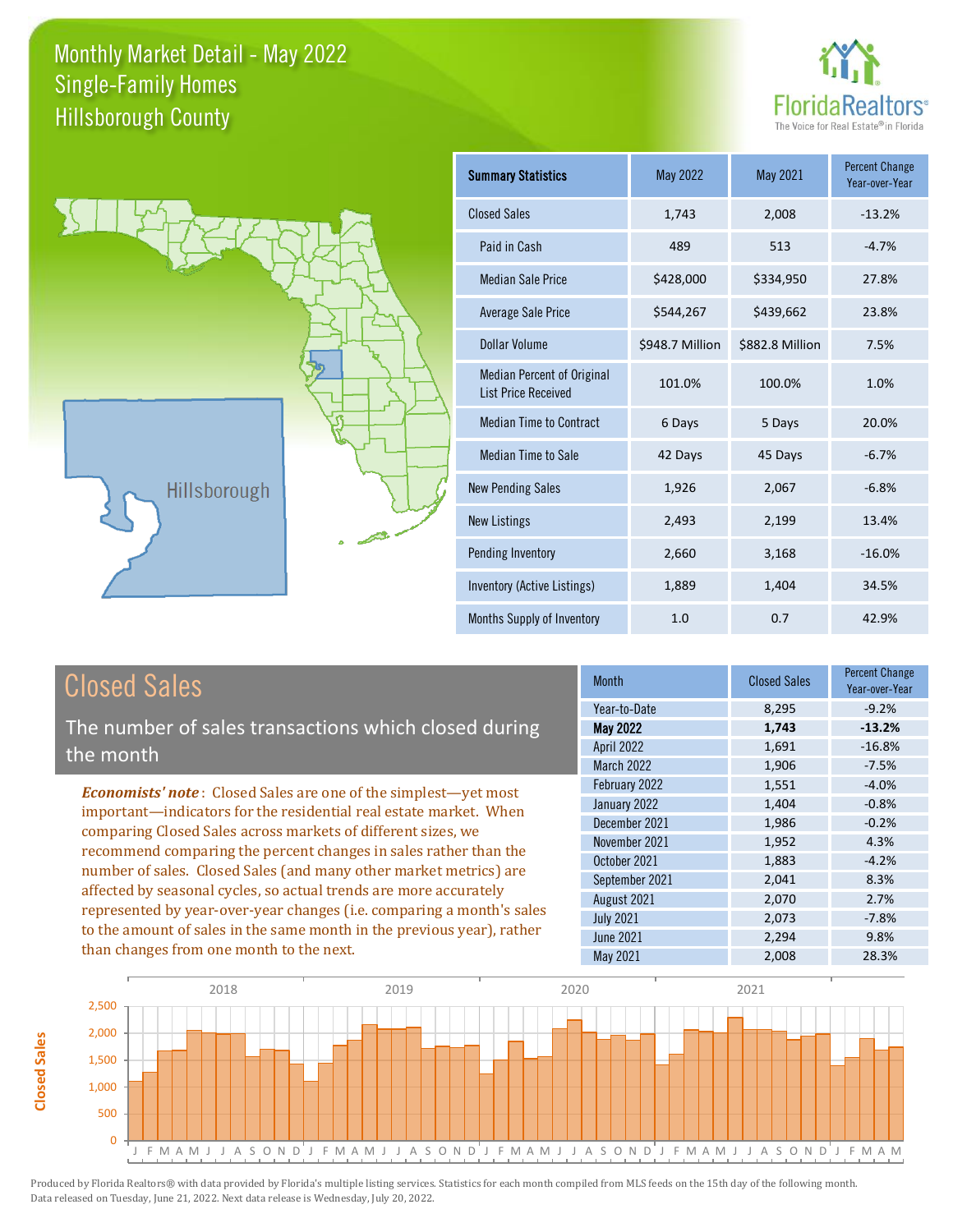this statistic should be interpreted with care.



589 123.1%

| Cash Sales                                                                     | <b>Month</b>      | <b>Cash Sales</b> | <b>Percent Change</b><br>Year-over-Year |
|--------------------------------------------------------------------------------|-------------------|-------------------|-----------------------------------------|
|                                                                                | Year-to-Date      | 2.450             | 17.1%                                   |
| The number of Closed Sales during the month in which                           | <b>May 2022</b>   | 489               | $-4.7%$                                 |
| buyers exclusively paid in cash                                                | <b>April 2022</b> | 499               | 12.6%                                   |
|                                                                                | <b>March 2022</b> | 562               | 18.3%                                   |
|                                                                                | February 2022     | 462               | 20.3%                                   |
|                                                                                | January 2022      | 438               | 58.1%                                   |
| <b>Economists' note:</b> Cash Sales can be a useful indicator of the extent to | December 2021     | 603               | 75.8%                                   |
| which investors are participating in the market. Why? Investors are            | November 2021     | 578               | 98.6%                                   |
| far more likely to have the funds to purchase a home available up front,       | October 2021      | 568               | 72.1%                                   |
| whereas the typical homebuyer requires a mortgage or some other                | September 2021    | 597               | 112.5%                                  |
| form of financing. There are, of course, many possible exceptions, so          | August 2021       | 633               | 112.4%                                  |

July 2021



# Cash Sales as a Percentage of Closed Sales

The percentage of Closed Sales during the month which were Cash Sales

*Economists' note* : This statistic is simply another way of viewing Cash Sales. The remaining percentages of Closed Sales (i.e. those not paid fully in cash) each month involved some sort of financing, such as mortgages, owner/seller financing, assumed loans, etc.

| Month             | <b>Percent of Closed</b><br>Sales Paid in Cash | <b>Percent Change</b><br>Year-over-Year |
|-------------------|------------------------------------------------|-----------------------------------------|
| Year-to-Date      | 29.5%                                          | 28.8%                                   |
| <b>May 2022</b>   | 28.1%                                          | 10.2%                                   |
| April 2022        | 29.5%                                          | 35.3%                                   |
| <b>March 2022</b> | 29.5%                                          | 28.3%                                   |
| February 2022     | 29.8%                                          | 25.2%                                   |
| January 2022      | 31.2%                                          | 59.2%                                   |
| December 2021     | 30.4%                                          | 76.7%                                   |
| November 2021     | 29.6%                                          | 91.0%                                   |
| October 2021      | 30.2%                                          | 79.8%                                   |
| September 2021    | 29.3%                                          | 96.6%                                   |
| August 2021       | 30.6%                                          | 106.8%                                  |
| <b>July 2021</b>  | 28.4%                                          | 142.7%                                  |
| June 2021         | 28.2%                                          | 137.0%                                  |
| <b>May 2021</b>   | 25.5%                                          | 129.7%                                  |

June 2021 648 161.3%

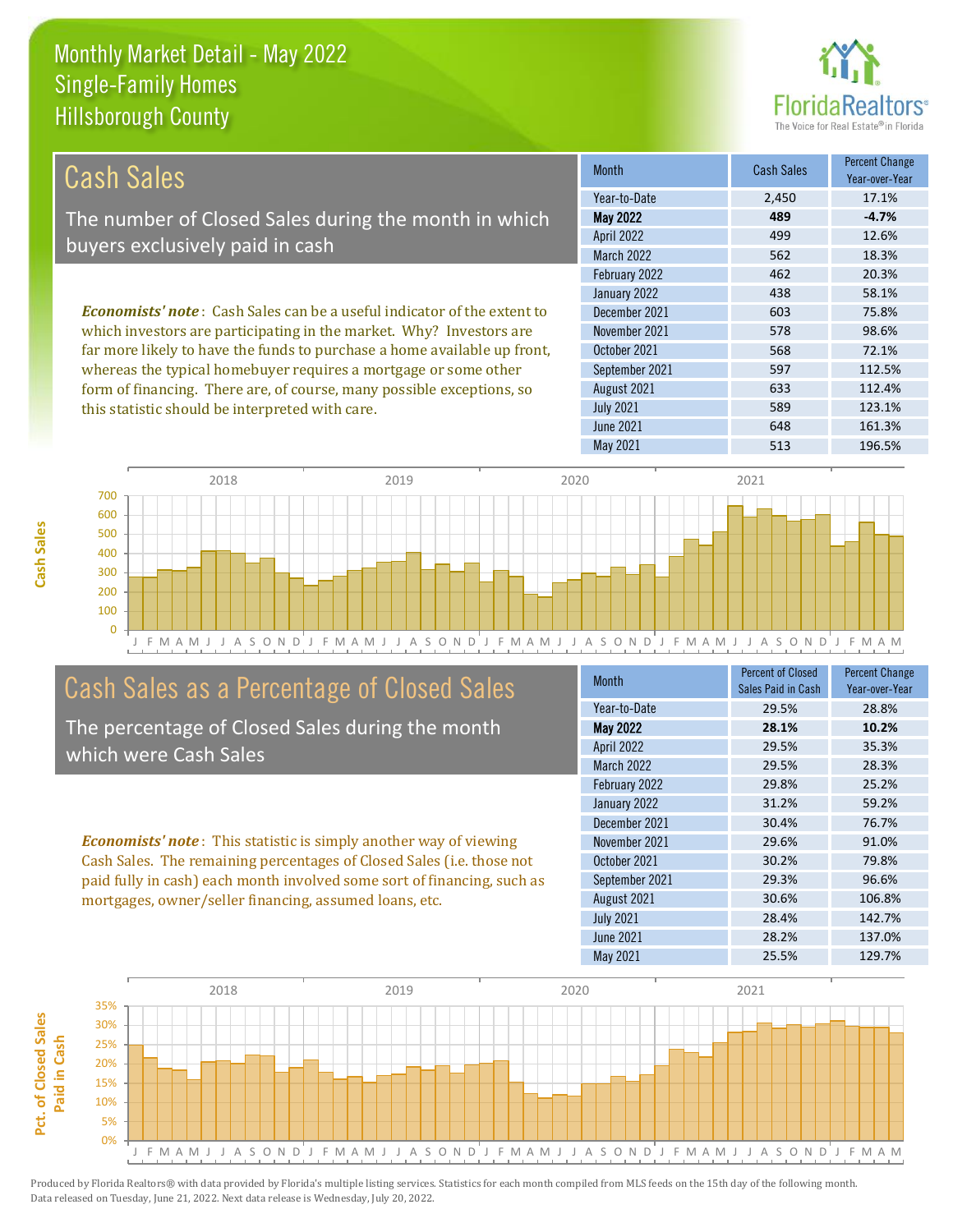

#### Month Median Sale Price Percent Change Year-over-Year May 2022 **\$428,000 27.8%** Year-to-Date \$405,000 28.2% October 2021 **\$357,900** 23.4% April 2022 \$421,164 29.6% March 2022 \$400,000 27.0% December 2021 **\$373,100** 24.8% November 2021 **\$365,495** 23.9% February 2022 \$392,000 28.5% January 2022 **\$378,000** 27.1% September 2021 \$360,000 22.1% August 2021 \$358,000 22.6% July 2021 **\$350,000** \$350,000 20.9% June 2021 **\$345,000** 25.5% May 2021 **\$334,950** 21.8% *Economists' note* : Median Sale Price is our preferred summary statistic for price activity because, unlike Average Sale Price, Median Sale Price is not sensitive to high sale prices for small numbers of homes that may not be characteristic of the market area. Keep in mind that median price trends over time are not always solely caused by changes in the general value of local real estate. Median sale price only reflects the values of the homes that *sold* each month, and the mix of the types of homes that sell can change over time. Median Sale Price The median sale price reported for the month (i.e. 50% of sales were above and 50% of sales were below)



# Average Sale Price

The average sale price reported for the month (i.e. total sales in dollars divided by the number of sales)

*Economists' note* : Usually, we prefer Median Sale Price over Average Sale Price as a summary statistic for home prices. However, Average Sale Price does have its uses—particularly when it is analyzed alongside the Median Sale Price. For one, the relative difference between the two statistics can provide some insight into the market for higher-end homes in an area.

| <b>Month</b>      | <b>Average Sale Price</b> | <b>Percent Change</b><br>Year-over-Year |
|-------------------|---------------------------|-----------------------------------------|
| Year-to-Date      | \$497,388                 | 23.2%                                   |
| <b>May 2022</b>   | \$544,267                 | 23.8%                                   |
| April 2022        | \$518,584                 | 24.3%                                   |
| <b>March 2022</b> | \$487,580                 | 21.3%                                   |
| February 2022     | \$469,044                 | 25.9%                                   |
| January 2022      | \$458,285                 | 23.3%                                   |
| December 2021     | \$450,981                 | 18.5%                                   |
| November 2021     | \$442,854                 | 22.7%                                   |
| October 2021      | \$435,959                 | 21.2%                                   |
| September 2021    | \$438,684                 | 20.0%                                   |
| August 2021       | \$439,050                 | 20.1%                                   |
| <b>July 2021</b>  | \$423,427                 | 15.8%                                   |
| <b>June 2021</b>  | \$432,769                 | 22.6%                                   |
| May 2021          | \$439,662                 | 33.5%                                   |



**Median Sale Price**

**Median Sale Price**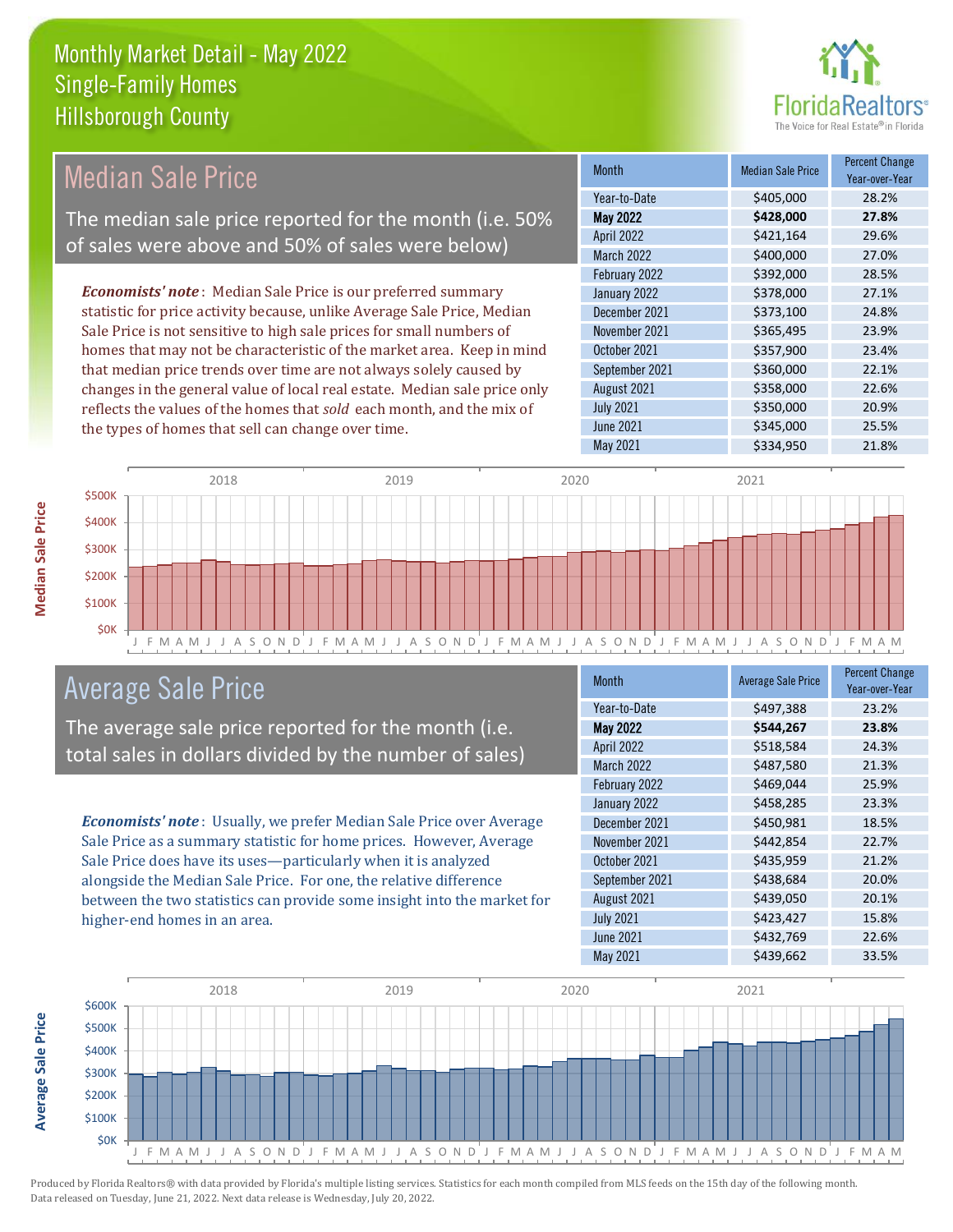

### **Ollar Volume**

The sum of the sale prices for all sales which closed during the month

*Economists' note* : Dollar Volume is simply the sum of all sale prices in a given time period, and can quickly be calculated by multiplying Closed Sales by Average Sale Price. It is a strong indicator of the health of the real estate industry in a market, and is of particular interest to real estate professionals, investors, analysts, and government agencies. Potential home sellers and home buyers, on the other hand, will likely be better served by paying attention to trends in the two components of Dollar Volume (i.e. sales and prices) individually.

| <b>Month</b>      | Dollar Volume   | <b>Percent Change</b><br>Year-over-Year |
|-------------------|-----------------|-----------------------------------------|
| Year-to-Date      | \$4.1 Billion   | 11.9%                                   |
| <b>May 2022</b>   | \$948.7 Million | 7.5%                                    |
| <b>April 2022</b> | \$876.9 Million | 3.4%                                    |
| <b>March 2022</b> | \$929.3 Million | 12.1%                                   |
| February 2022     | \$727.5 Million | 20.9%                                   |
| January 2022      | \$643.4 Million | 22.3%                                   |
| December 2021     | \$895.6 Million | 18.3%                                   |
| November 2021     | \$864.5 Million | 27.9%                                   |
| October 2021      | \$820.9 Million | 16.1%                                   |
| September 2021    | \$895.4 Million | 29.9%                                   |
| August 2021       | \$908.8 Million | 23.4%                                   |
| <b>July 2021</b>  | \$877.8 Million | 6.8%                                    |
| <b>June 2021</b>  | \$992.8 Million | 34.6%                                   |
| May 2021          | \$882.8 Million | 71.3%                                   |



# Median Percent of Original List Price Received

The median of the sale price (as a percentage of the original list price) across all properties selling during the month

*Economists' note* : The Median Percent of Original List Price Received is useful as an indicator of market recovery, since it typically rises as buyers realize that the market may be moving away from them and they need to match the selling price (or better it) in order to get a contract on the house. This is usually the last measure to indicate a market has shifted from down to up, so it is what we would call a *lagging* indicator.

| <b>Month</b>      | Med. Pct. of Orig.<br><b>List Price Received</b> | <b>Percent Change</b><br>Year-over-Year |
|-------------------|--------------------------------------------------|-----------------------------------------|
| Year-to-Date      | 100.0%                                           | 0.0%                                    |
| <b>May 2022</b>   | 101.0%                                           | 1.0%                                    |
| April 2022        | 101.3%                                           | 1.3%                                    |
| <b>March 2022</b> | 100.0%                                           | 0.0%                                    |
| February 2022     | 100.0%                                           | 0.0%                                    |
| January 2022      | 100.0%                                           | 0.0%                                    |
| December 2021     | 100.0%                                           | 0.0%                                    |
| November 2021     | 100.0%                                           | 0.0%                                    |
| October 2021      | 100.0%                                           | 0.0%                                    |
| September 2021    | 100.0%                                           | 0.5%                                    |
| August 2021       | 100.0%                                           | 0.8%                                    |
| <b>July 2021</b>  | 100.0%                                           | 1.2%                                    |
| <b>June 2021</b>  | 100.7%                                           | 2.0%                                    |
| May 2021          | 100.0%                                           | 1.5%                                    |

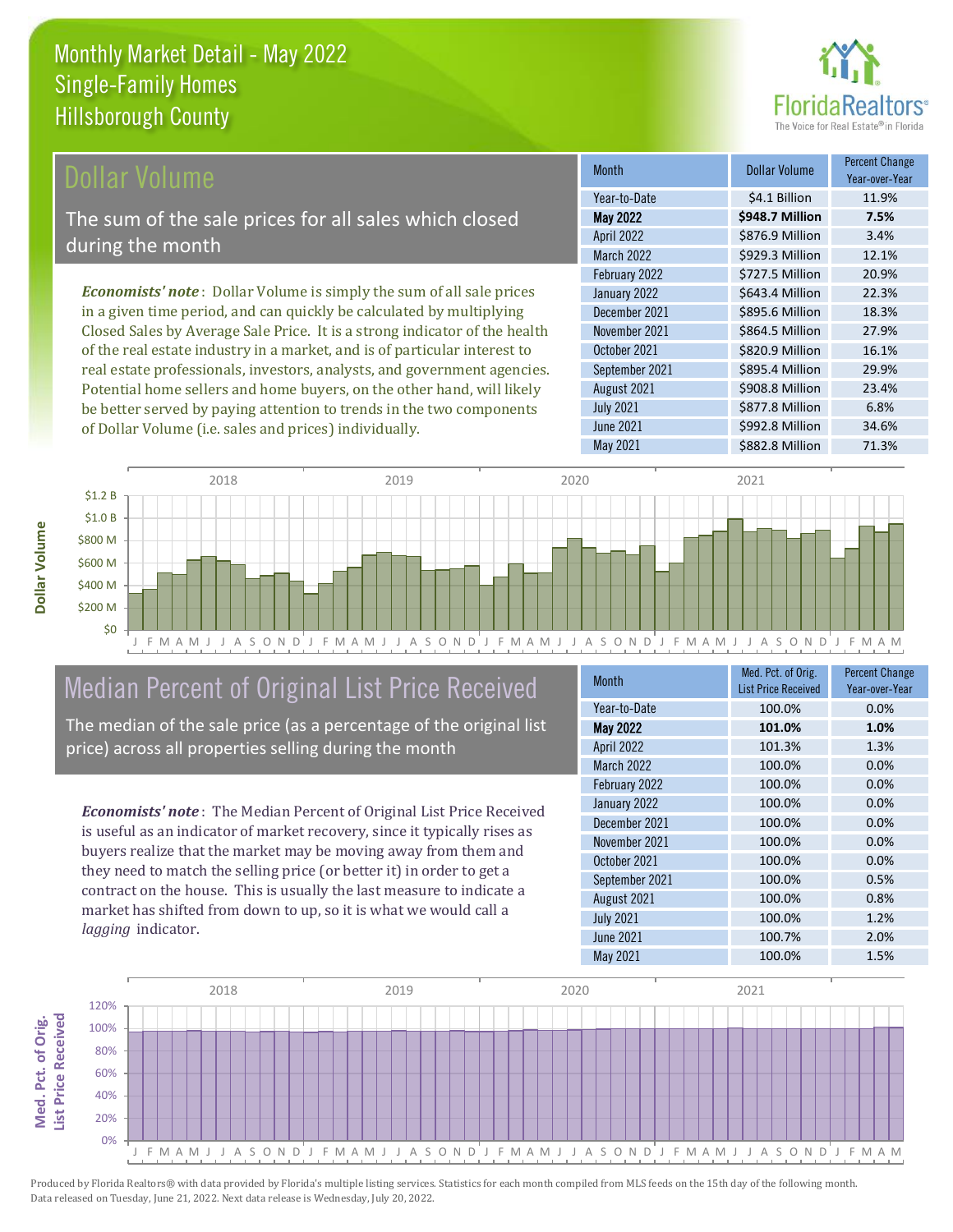

# Median Time to Contract

The median number of days between the listing date and contract date for all Closed Sales during the month

*Economists' note* : Like Time to Sale, Time to Contract is a measure of the length of the home selling process calculated for sales which closed during the month. The difference is that Time to Contract measures the number of days between the initial listing of a property and the signing of the contract which eventually led to the closing of the sale. When the gap between Median Time to Contract and Median Time to Sale grows, it is usually a sign of longer closing times and/or declining numbers of cash sales.

| Month             | <b>Median Time to</b><br>Contract | <b>Percent Change</b><br>Year-over-Year |
|-------------------|-----------------------------------|-----------------------------------------|
| Year-to-Date      | 6 Days                            | $-14.3%$                                |
| <b>May 2022</b>   | 6 Days                            | 20.0%                                   |
| April 2022        | 5 Days                            | $-16.7%$                                |
| <b>March 2022</b> | 6 Days                            | $-14.3%$                                |
| February 2022     | 7 Days                            | $-36.4%$                                |
| January 2022      | 8 Days                            | $-33.3%$                                |
| December 2021     | 7 Days                            | $-30.0%$                                |
| November 2021     | 7 Days                            | $-22.2%$                                |
| October 2021      | 7 Days                            | $-30.0%$                                |
| September 2021    | 7 Days                            | $-41.7%$                                |
| August 2021       | 5 Days                            | $-68.8%$                                |
| <b>July 2021</b>  | 5 Days                            | $-77.3%$                                |
| <b>June 2021</b>  | 5 Days                            | $-82.1%$                                |
| May 2021          | 5 Days                            | $-80.0%$                                |



# Median Time to Sale

**Median Time to** 

**Median Time to** 

The median number of days between the listing date and closing date for all Closed Sales during the month

*Economists' note* : Time to Sale is a measure of the length of the home selling process, calculated as the number of days between the initial listing of a property and the closing of the sale. *Median* Time to Sale is the amount of time the "middle" property selling this month was on the market. That is, 50% of homes selling this month took *less* time to sell, and 50% of homes took *more* time to sell. Median Time to Sale gives a more accurate picture than Average Time to Sale, which can be skewed upward by small numbers of properties taking an abnormally long time to sell.

| <b>Month</b>      | <b>Median Time to Sale</b> | <b>Percent Change</b><br>Year-over-Year |
|-------------------|----------------------------|-----------------------------------------|
| Year-to-Date      | 44 Days                    | $-12.0%$                                |
| May 2022          | 42 Days                    | $-6.7%$                                 |
| April 2022        | 42 Days                    | $-10.6%$                                |
| <b>March 2022</b> | 42 Days                    | $-14.3%$                                |
| February 2022     | 47 Days                    | $-14.5%$                                |
| January 2022      | 52 Days                    | $-10.3%$                                |
| December 2021     | 48 Days                    | $-11.1%$                                |
| November 2021     | 48 Days                    | $-11.1%$                                |
| October 2021      | 47 Days                    | $-19.0%$                                |
| September 2021    | 47 Days                    | $-24.2%$                                |
| August 2021       | 46 Days                    | $-25.8%$                                |
| <b>July 2021</b>  | 43 Days                    | $-35.8%$                                |
| June 2021         | 45 Days                    | $-40.0%$                                |
| May 2021          | 45 Days                    | $-35.7%$                                |

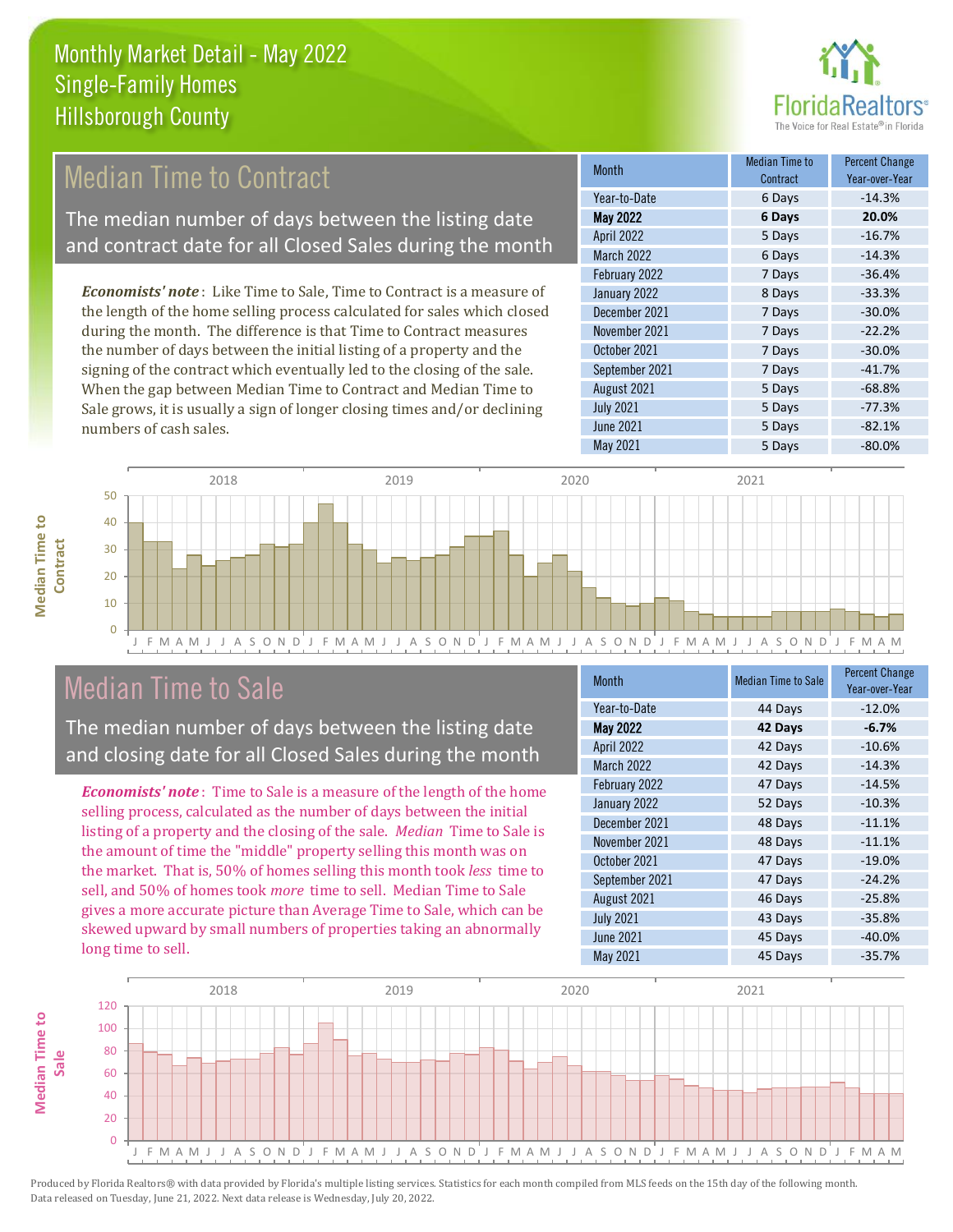distressed properties for sale.



| <b>New Pending Sales</b>                                                      | <b>Month</b>      | <b>New Pending Sales</b> | <b>Percent Change</b><br>Year-over-Year |
|-------------------------------------------------------------------------------|-------------------|--------------------------|-----------------------------------------|
|                                                                               | Year-to-Date      | 8,757                    | $-13.8%$                                |
| The number of listed properties that went under                               | <b>May 2022</b>   | 1,926                    | $-6.8%$                                 |
| contract during the month                                                     | <b>April 2022</b> | 1,688                    | $-19.8%$                                |
|                                                                               | <b>March 2022</b> | 1,864                    | $-13.7%$                                |
|                                                                               | February 2022     | 1,609                    | $-13.6%$                                |
| <b>Economists' note:</b> Because of the typical length of time it takes for a | January 2022      | 1,670                    | $-15.2%$                                |
| sale to close, economists consider Pending Sales to be a decent               | December 2021     | 1,454                    | $-8.2%$                                 |
| indicator of potential future Closed Sales. It is important to bear in        | November 2021     | 1,742                    | 3.4%                                    |
| mind, however, that not all Pending Sales will be closed successfully.        | October 2021      | 1,982                    | $-2.8%$                                 |
| So, the effectiveness of Pending Sales as a future indicator of Closed        | September 2021    | 1,890                    | 1.4%                                    |
| Sales is susceptible to changes in market conditions such as the              | August 2021       | 2,091                    | 2.6%                                    |

J F M A M J J A S O N D J F M A M J J A S O N D J F M A M J J A S O N D J F M A M J J A S O N D J F M A M  $\overline{0}$ 500 1,000 1,500 2,000 2,500 2018 2019 2020 2021

# New Listings

The number of properties put onto the market during the month

availability of financing for homebuyers and the inventory of

*Economists' note* : New Listings tend to rise in delayed response to increasing prices, so they are often seen as a lagging indicator of market health. As prices rise, potential sellers raise their estimations of value—and in the most recent cycle, rising prices have freed up many potential sellers who were previously underwater on their mortgages. Note that in our calculations, we take care to not include properties that were recently taken off the market and quickly relisted, since these are not really *new* listings.

| <b>Month</b>     | <b>New Listings</b> | <b>Percent Change</b><br>Year-over-Year |
|------------------|---------------------|-----------------------------------------|
| Year-to-Date     | 9,977               | $-0.9%$                                 |
| <b>May 2022</b>  | 2,493               | 13.4%                                   |
| April 2022       | 2,144               | $-6.7%$                                 |
| March 2022       | 2,038               | $-5.3%$                                 |
| February 2022    | 1,691               | 0.8%                                    |
| January 2022     | 1,611               | $-7.4%$                                 |
| December 2021    | 1,396               | $-9.3%$                                 |
| November 2021    | 1,803               | 14.0%                                   |
| October 2021     | 2,058               | $-4.0%$                                 |
| September 2021   | 2,089               | 7.0%                                    |
| August 2021      | 2,263               | 18.8%                                   |
| <b>July 2021</b> | 2,421               | 15.1%                                   |
| June 2021        | 2,389               | 21.3%                                   |
| May 2021         | 2,199               | 8.1%                                    |

July 2021 **1,998** -12.4% June 2021 2,083 -12.1% May 2021 2,067 -10.9%



Produced by Florida Realtors® with data provided by Florida's multiple listing services. Statistics for each month compiled from MLS feeds on the 15th day of the following month. Data released on Tuesday, June 21, 2022. Next data release is Wednesday, July 20, 2022.

**New Listings**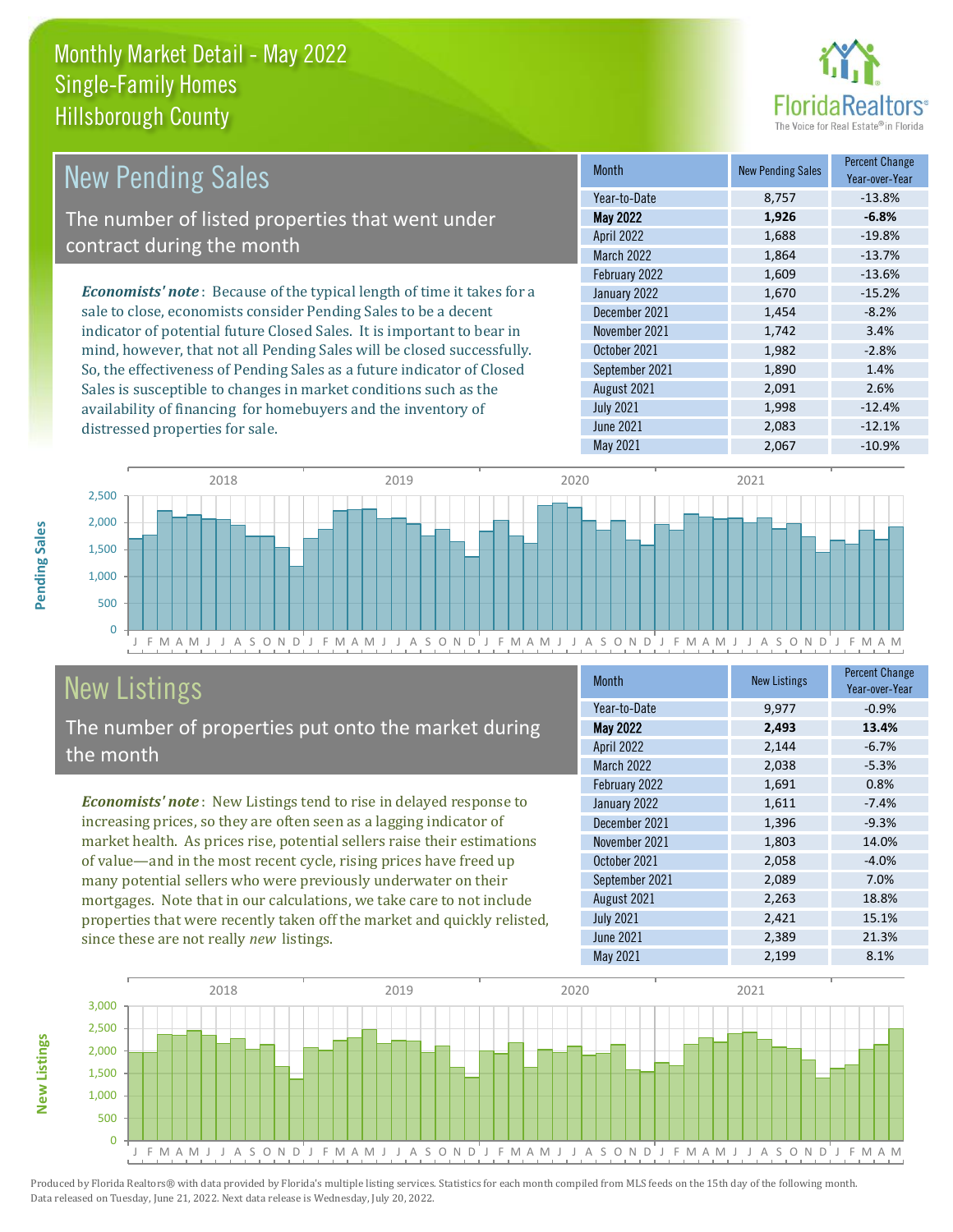

# Inventory (Active Listings)

The number of property listings active at the end of the month

*Economists' note* : There are a number of ways to define and calculate Inventory. Our method is to simply count the number of active listings on the last day of the month, and hold this number to compare with the same month the following year. Inventory rises when New Listings are outpacing the number of listings that go off-market (regardless of whether they actually sell). Likewise, it falls when New Listings aren't keeping up with the rate at which homes are going off-market.

| <b>Month</b>      | Inventory | <b>Percent Change</b><br>Year-over-Year |
|-------------------|-----------|-----------------------------------------|
| YTD (Monthly Avg) | 1,350     | $-4.0%$                                 |
| <b>May 2022</b>   | 1,889     | 34.5%                                   |
| April 2022        | 1,482     | 9.2%                                    |
| March 2022        | 1,159     | $-7.6%$                                 |
| February 2022     | 1,104     | $-20.7%$                                |
| January 2022      | 1,118     | $-31.3%$                                |
| December 2021     | 1,274     | $-34.4%$                                |
| November 2021     | 1,504     | $-29.8%$                                |
| October 2021      | 1,691     | $-29.0%$                                |
| September 2021    | 1,808     | $-23.6%$                                |
| August 2021       | 1,774     | $-23.4%$                                |
| <b>July 2021</b>  | 1,786     | $-29.3%$                                |
| <b>June 2021</b>  | 1,535     | $-45.0%$                                |
| May 2021          | 1,404     | $-57.6%$                                |



# Months Supply of Inventory

An estimate of the number of months it will take to deplete the current Inventory given recent sales rates

*Economists' note* : MSI is a useful indicator of market conditions. The benchmark for a balanced market (favoring neither buyer nor seller) is 5.5 months of inventory. Anything higher is traditionally a buyers' market, and anything lower is a sellers' market. There is no single accepted way of calculating MSI. A common method is to divide current Inventory by the most recent month's Closed Sales count, but this count is a usually poor predictor of future Closed Sales due to seasonal cycles. To eliminate seasonal effects, we use the 12-month average of monthly Closed Sales instead.

| Month                    | <b>Months Supply</b> | <b>Percent Change</b><br>Year-over-Year |
|--------------------------|----------------------|-----------------------------------------|
| <b>YTD (Monthly Avg)</b> | 0.7                  | $-12.5%$                                |
| May 2022                 | 1.0                  | 42.9%                                   |
| April 2022               | 0.8                  | 14.3%                                   |
| <b>March 2022</b>        | 0.6                  | $-14.3%$                                |
| February 2022            | 0.6                  | $-25.0%$                                |
| January 2022             | 0.6                  | $-33.3%$                                |
| December 2021            | 0.7                  | $-36.4%$                                |
| November 2021            | 0.8                  | $-33.3%$                                |
| October 2021             | 0.9                  | $-30.8%$                                |
| September 2021           | 0.9                  | $-30.8%$                                |
| August 2021              | 0.9                  | $-30.8%$                                |
| <b>July 2021</b>         | 0.9                  | $-35.7%$                                |
| June 2021                | 0.8                  | $-50.0%$                                |
| May 2021                 | 0.7                  | $-63.2%$                                |



**Inventory**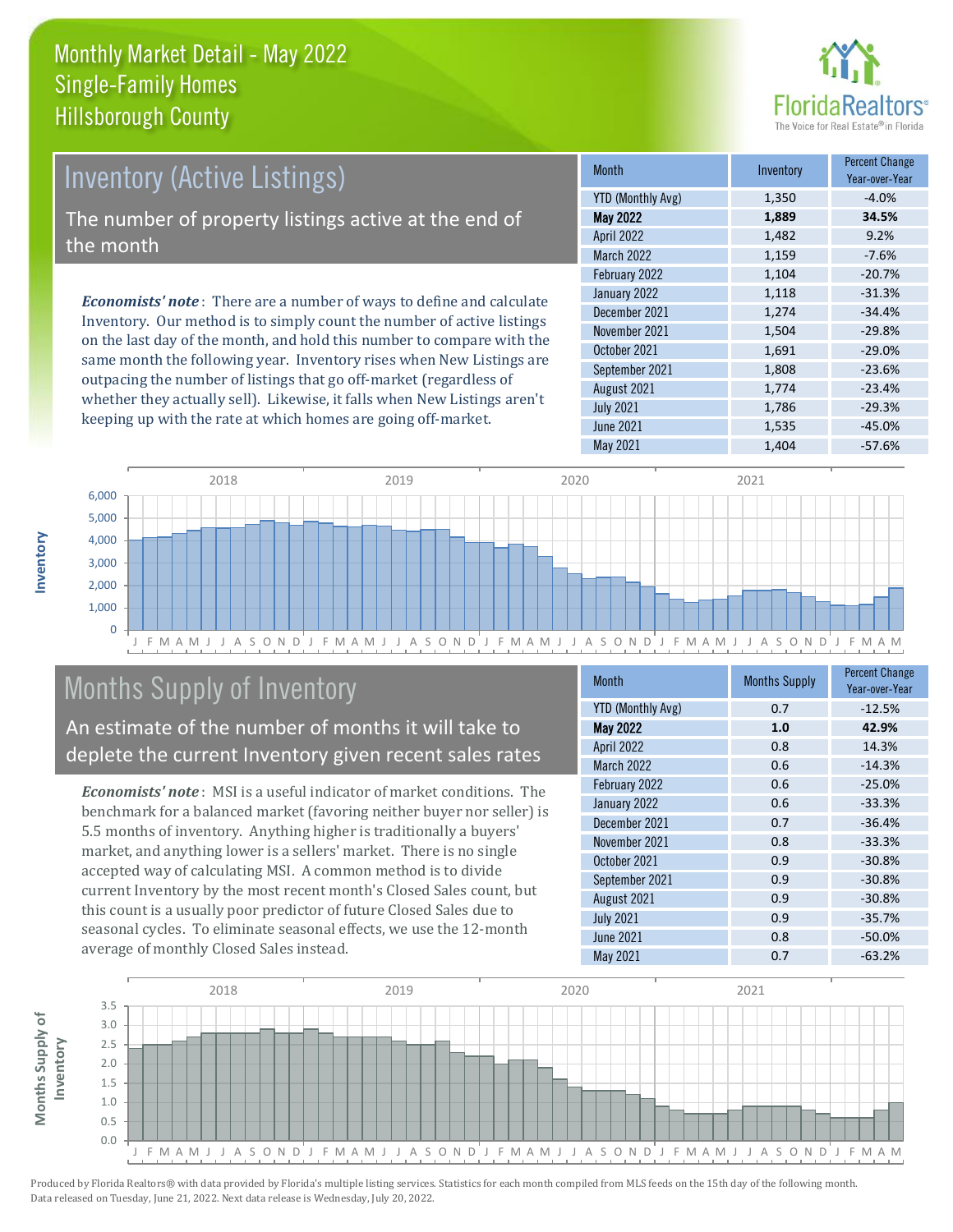

#### *Economists' note:* Closed Sales are one of the simplest—yet most important—indicators for the residential real estate market. When comparing Closed Sales across markets of different sizes, we recommend comparing the percent changes in sales rather than the number of sales. Closed Sales (and many other market metrics) are affected by seasonal cycles, so actual trends are more accurately represented by year-over-year changes (i.e. comparing a month's sales to the amount of sales in the same month in the previous year), rather than changes from one month to the next. \$1,000,000 or more 117 117 27.2% \$250,000 - \$299,999 107 -74.8% \$300,000 - \$399,999 501 -10.9% \$400,000 - \$599,999 658 65.7% \$600,000 - \$999,999 287 60.3% \$150,000 - \$199,999 16 -83.7% \$200,000 - \$249,999 51 -77.0% \$100,000 - \$149,999 5 -82.8% Sale Price Closed Sales Percent Change Year-over-Year Less than \$50,000 0 0 -100.0%  $$50.000 - $99.999$  1 -75.0% 700 **May 2021** May 2022 600 700 Closed Sales by Sale Price The number of sales transactions which closed during the month



### Median Time to Contract by Sale Price The median number of days between the listing date and contract date for all Closed Sales during the month

*Economists' note* : Like Time to Sale, Time to Contract is a measure of the length of the home selling process calculated for sales which closed during the month. The difference is that Time to Contract measures the number of days between the initial listing of a property and the signing of the contract which eventually led to the closing of the sale. When the gap between Median Time to Contract and Median Time to Sale grows, it is usually a sign of longer closing times and/or declining numbers of cash sales.

| <b>Sale Price</b>     | Median Time to<br>Contract | Percent Change<br>Year-over-Year |
|-----------------------|----------------------------|----------------------------------|
| Less than \$50,000    | (No Sales)                 | N/A                              |
| $$50,000 - $99,999$   | 0 Days                     | N/A                              |
| $$100,000 - $149,999$ | 10 Days                    | 11.1%                            |
| $$150,000 - $199,999$ | 13 Days                    | 30.0%                            |
| \$200,000 - \$249,999 | 5 Days                     | 25.0%                            |
| \$250,000 - \$299,999 | 7 Days                     | 40.0%                            |
| \$300,000 - \$399,999 | 6 Days                     | 0.0%                             |
| \$400,000 - \$599,999 | 5 Days                     | 25.0%                            |
| \$600,000 - \$999,999 | 6 Days                     | 50.0%                            |
| \$1,000,000 or more   | 8 Days                     | $-70.4%$                         |



**Closed Sales**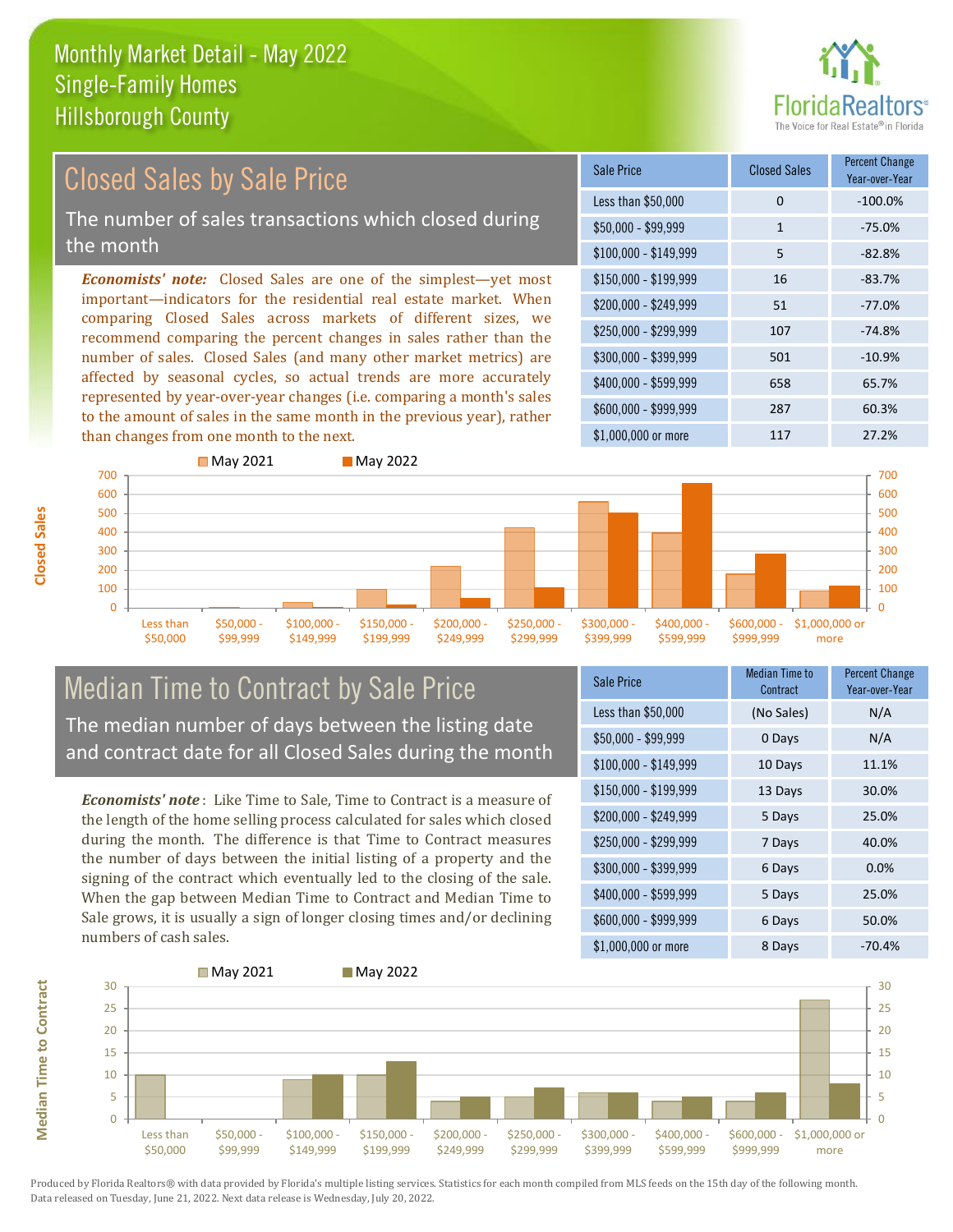

# New Listings by Initial Listing Price The number of properties put onto the market during

the month

*Economists' note:* New Listings tend to rise in delayed response to increasing prices, so they are often seen as a lagging indicator of market health. As prices rise, potential sellers raise their estimations of value—and in the most recent cycle, rising prices have freed up many potential sellers who were previously underwater on their mortgages. Note that in our calculations, we take care to not include properties that were recently taken off the market and quickly relisted, since these are not really *new* listings.

| <b>Initial Listing Price</b> | <b>New Listings</b> | <b>Percent Change</b><br>Year-over-Year |
|------------------------------|---------------------|-----------------------------------------|
| Less than \$50,000           | 0                   | N/A                                     |
| $$50,000 - $99,999$          | 1                   | $-80.0%$                                |
| $$100,000 - $149,999$        | 8                   | $-77.1%$                                |
| $$150,000 - $199,999$        | 36                  | $-60.0%$                                |
| \$200,000 - \$249,999        | 72                  | $-68.3%$                                |
| \$250,000 - \$299,999        | 141                 | $-66.3%$                                |
| \$300,000 - \$399,999        | 666                 | 2.0%                                    |
| \$400,000 - \$599,999        | 1,011               | 128.7%                                  |
| \$600,000 - \$999,999        | 382                 | 71.3%                                   |
| \$1,000,000 or more          | 176                 | 66.0%                                   |



**Inventory**



#### Inventory by Current Listing Price The number of property listings active at the end of the month

*Economists' note* : There are a number of ways to define and calculate Inventory. Our method is to simply count the number of active listings on the last day of the month, and hold this number to compare with the same month the following year. Inventory rises when New Listings are outpacing the number of listings that go off-market (regardless of whether they actually sell). Likewise, it falls when New Listings aren't keeping up with the rate at which homes are going off-market.

| <b>Current Listing Price</b> | Inventory    | <b>Percent Change</b><br>Year-over-Year |
|------------------------------|--------------|-----------------------------------------|
| Less than \$50,000           | $\mathbf{1}$ | N/A                                     |
| $$50,000 - $99,999$          | 0            | $-100.0%$                               |
| $$100,000 - $149,999$        | 14           | $-60.0%$                                |
| $$150,000 - $199,999$        | 39           | $-53.0%$                                |
| \$200,000 - \$249,999        | 61           | $-42.5%$                                |
| \$250,000 - \$299,999        | 96           | $-47.8%$                                |
| \$300,000 - \$399,999        | 411          | 11.4%                                   |
| \$400,000 - \$599,999        | 674          | 155.3%                                  |
| \$600,000 - \$999,999        | 312          | 52.2%                                   |
| \$1,000,000 or more          | 281          | 83.7%                                   |